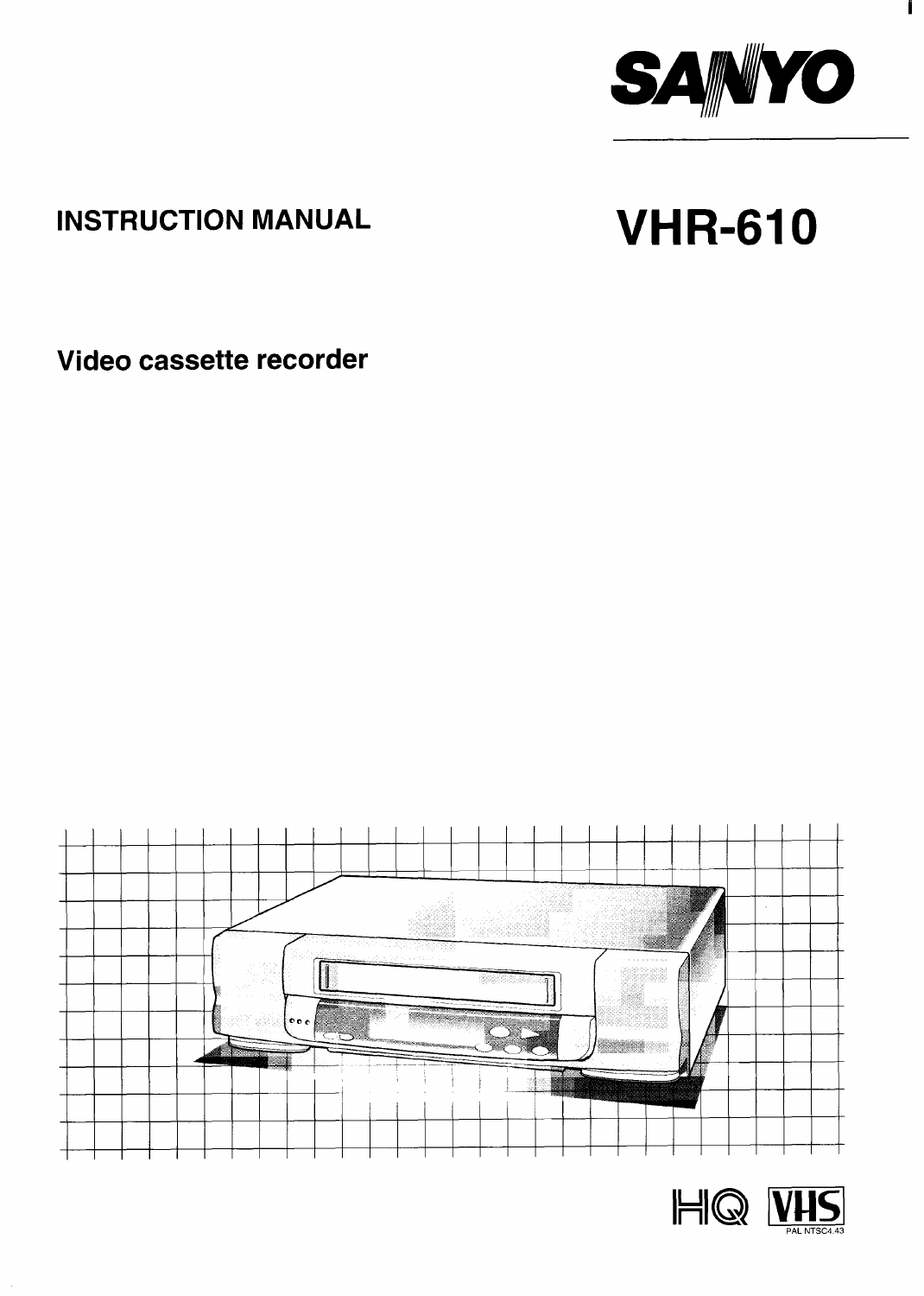#### **NOTE**

This manual covers the model VHR-610, which is sold in New Zealand and in Australia.

The warranty offered is different according on where the unit is sold. For customers in New Zealand, please refer to the Warranty card for New Zealand. For customers in Australia, please refer to the Warranty card and to the Extended Manufacturer's Warranty Plan for Australia.



Warranty card for New Zealand



Warranty card for Australia



**Extended Manufacturer's** Warranty Plan for Australia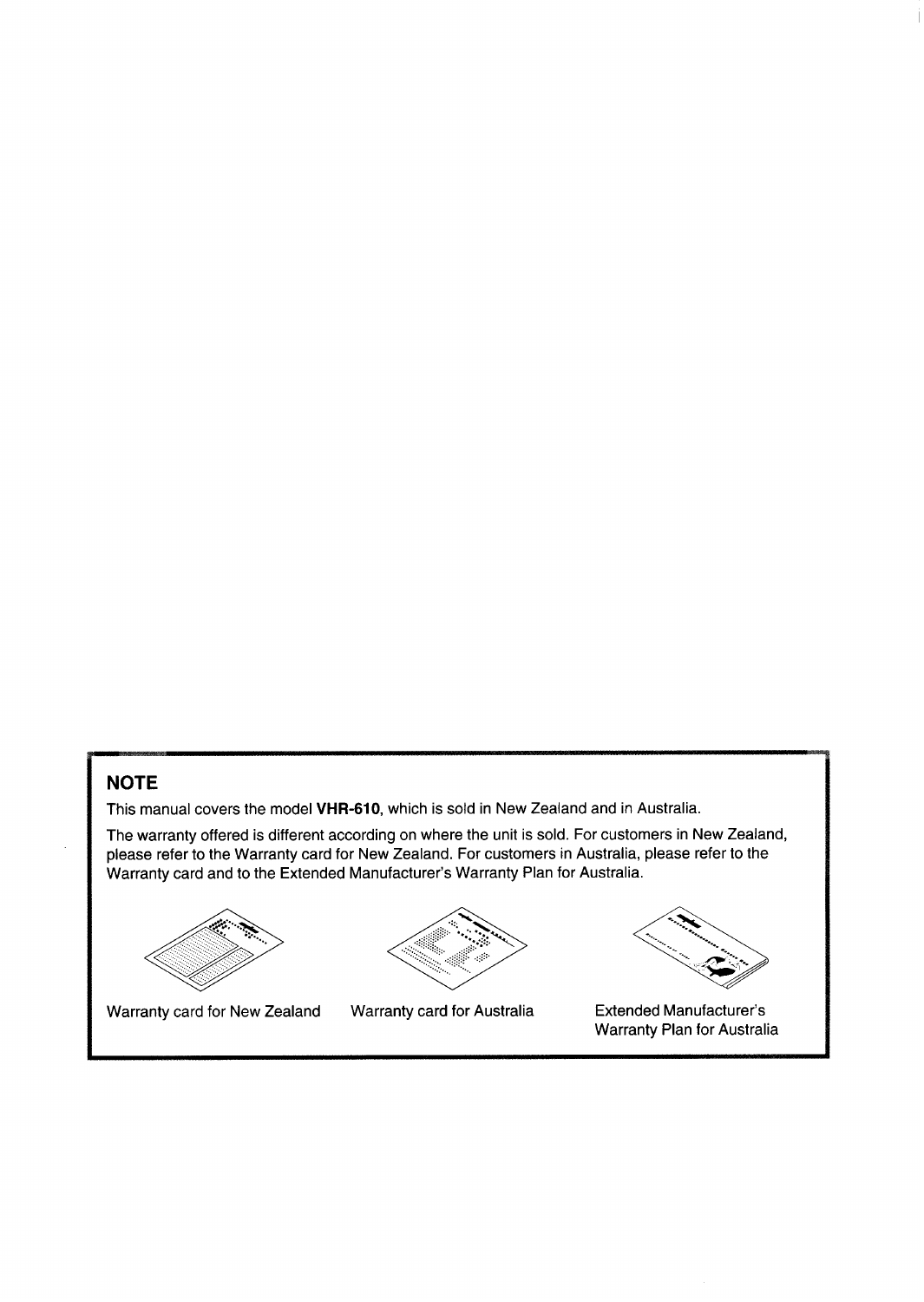### **CONTENTS**

|                        |                                                                 | 2  |                               |
|------------------------|-----------------------------------------------------------------|----|-------------------------------|
|                        | <b>CONTROLS</b>                                                 |    |                               |
| <b>INTRODUCTION</b>    |                                                                 | 3  |                               |
|                        |                                                                 |    |                               |
|                        |                                                                 | Δ  |                               |
|                        |                                                                 |    |                               |
| REPARATION             |                                                                 |    |                               |
|                        | <b>VCR PRESETTING.</b>                                          | 5  |                               |
|                        | <b>SETUP1</b><br>Adjusting the TV receiver to the video channel | 5  | Make sure to make these       |
|                        | <b>SETUP2</b>                                                   | 5  | settings before operating the |
|                        | <b>SETUP3</b>                                                   | 6  | VCR.                          |
|                        |                                                                 |    |                               |
|                        | PLAYBACK                                                        |    |                               |
|                        |                                                                 | 7  |                               |
| <b>BASIC OPERATION</b> |                                                                 | 8  |                               |
|                        |                                                                 | 8  |                               |
|                        |                                                                 | 8  |                               |
|                        |                                                                 | 8  |                               |
|                        | RECORDING TV PROGRAMMES                                         | 9  |                               |
|                        |                                                                 | 9  |                               |
|                        |                                                                 |    |                               |
|                        |                                                                 |    |                               |
|                        |                                                                 |    |                               |
| ADVANCED               |                                                                 |    |                               |
| OPERATION              |                                                                 |    |                               |
|                        |                                                                 |    |                               |
|                        | <b>SPECIFICATIONS</b>                                           | 13 |                               |
| OTHER                  |                                                                 |    |                               |
|                        |                                                                 |    |                               |

Ĭ

**CR**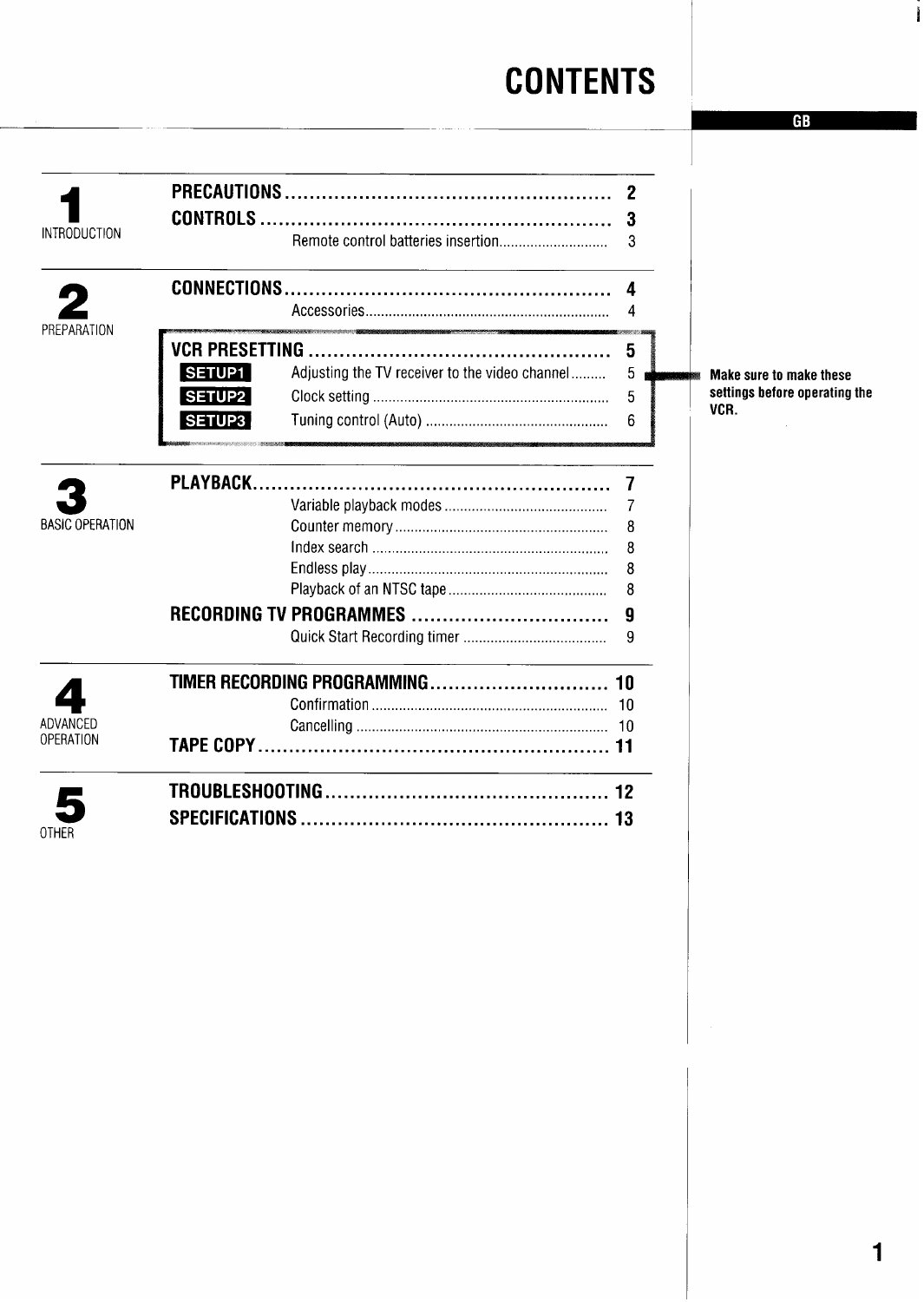<span id="page-3-0"></span>

Only cassettes marked **VHS** can be used with this VCR. Video cassette recorders bearing

the "HIQ" mark incorporate VHS high picture quality technology, Note that there is interchangeability with former VHS video cassette recorders.

#### Note:

If the unit does not operate properly, switch it off, refer to "TROUBLESHOOTING" or contact your Sanyo authorized service agent,

#### Power on/off

Power is switched on/off by pressing the POWER button.

#### VCR**display**

Power on



"Power off" is the condition in which only the time is displayed.

**PRECAUTIONS**

#### DANGER:

This VCR contains live parts. Do not remove the cabinet.



#### WARNING:

To prevent fire or shock hazard, do not expose this product to rain or moisture.



#### CAUTION:

Do not put your hand or other objects in the cassette loading slot because of the risk of injury or an accident. Be sure to keep small children away from the VCR



#### Caution concerning condensation

#### **Be careful of condensation**

Condensation can form inside a VCR when it is suddenly moved from a cold place to a warm, humid one, or when a heater has been turned on to quickly heat the room.

**Do not insert a video cassette if you use this** VCR **in areas subject to condensation. Wait for 1-1/2 to 2 hours to completely eliminate condensation before using the VCR.**

#### Safety precautions **Safety** precautions **Operating precautions**

 $\bullet\,$  Place the VCR on a flat, stable, leve surface. Never subject it to violent shaking or any other shock or impact.

I

- Do not expose the unit to high temperatures. Excessive heat (heat sources such as heaters, ovens, closed car on hot days, etc.) may damage the unit.
- Be sure to use this VCR only in a temperature range of 5°C to 40"C (41 "F to 105"F) and at less than 80% humidity.
- $\bullet\,$  Do not use the unit under the following conditions:
	- in locations with high humidity
	- in presence of excessive dirt or dust
	- in areas subject to strong vibrations
	- near strong magnetic fields (e.g. transmitting antennas, motors, fluorescent lights, etc.)
- Do not stack anything on top of your VCR, or block the air vents, to prevent damaging or overheating.
- $\bullet\,$  Do not place anything, except VHS video cassette tapes, in the unit.
- Do not allow rain, steam, dew, salt water sand, oily smoke, metal objects, etc. to enter the unit.
- Clean with a dry and soft cloth, or soft cloth slightly moistened with a mild detergent solution.
- Do not use any type of solvent, such as alcohol or benzine.
- Do not forget that even in the power off state there is an electrical voltage inside the VCR as long as it is connected to a wall socket.
- Disconnect the power cord from the wall socket if the VCR is not to be used for a long time.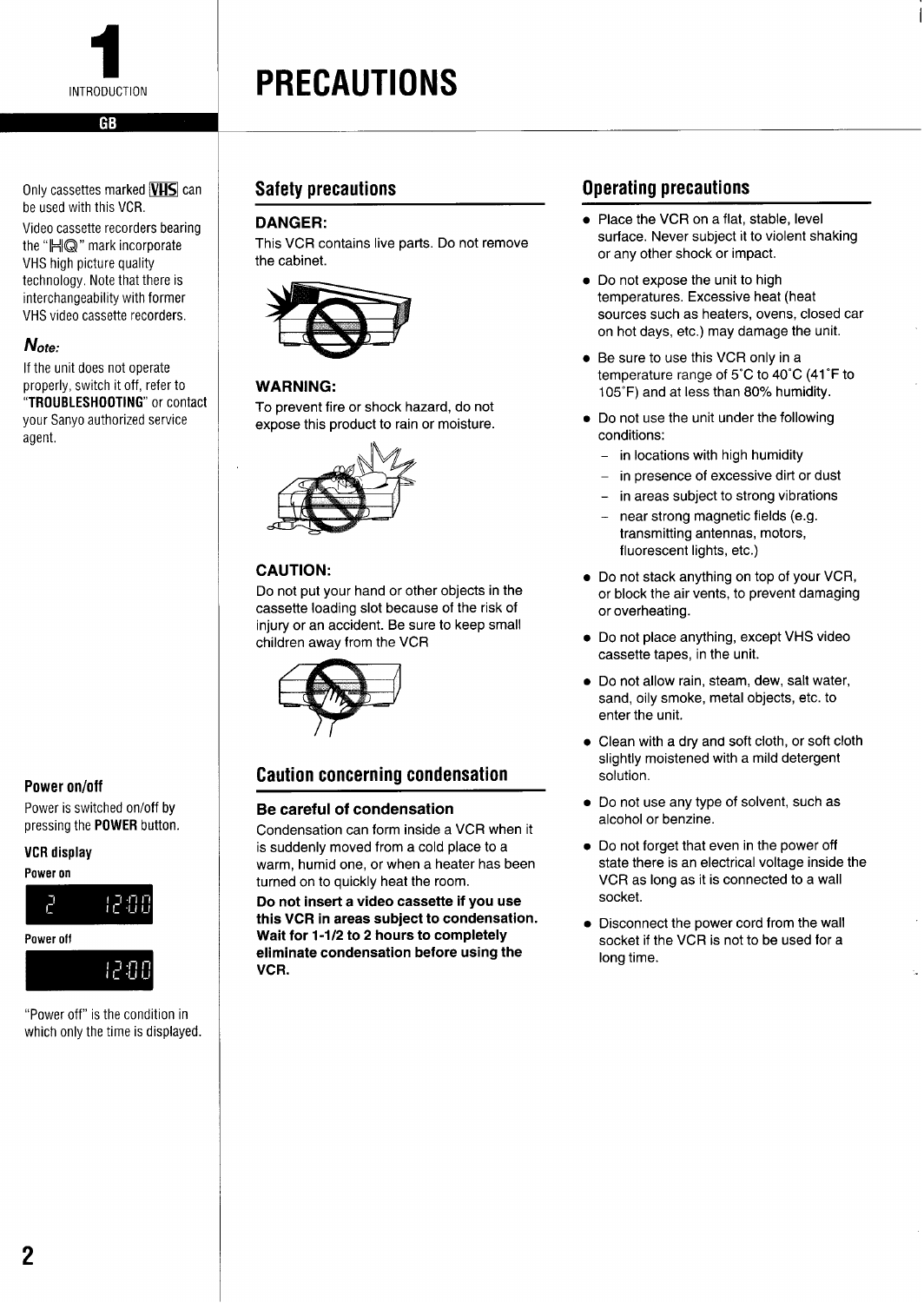

<span id="page-4-0"></span>**NTSC playback indicator** Lights during playback or copy of an NTSC colour signal.



#### **Remote control sensor**

Operate the remote control unit within a range of approx. 30" and approx. 6m (20 ft.) from the front of the VCR.



#### **Remote control batteries insertion**

- **1** Slide open the lid.
- 2 Insert 2 "AA (IEC R6)" 1.5 volt batteries (supplied) according to the  $\oplus$  and  $\ominus$ signs.
- 3 Replace the lid

—



| Indication                   | <b>Function</b>                                                          |
|------------------------------|--------------------------------------------------------------------------|
| <b>POWER</b>                 | Power on/off                                                             |
|                              | <b>CHANNEL+, <math>-</math></b> Tuner programme selection                |
| <b>REC</b>                   | Recording                                                                |
|                              | <b>PAUSE/STILL</b> Pause during recording, still picture during playback |
| <b>REW</b>                   | Rewind, reverse search during playback                                   |
| <b>PLAY</b>                  | Playback                                                                 |
| FF I                         | Fast-forward, forward search during playback                             |
|                              | <b>STOP/EJECT</b>   Tape stop, cassette ejection                         |
| (On the remote control only) |                                                                          |
|                              | <b>PRESET</b> Tuner preset                                               |
|                              | <b>CLOCK</b>   Clock set                                                 |
|                              | <b>SYSTEM</b> NTSC playback system selector                              |
|                              | $CH+, CH-$ Programme selection                                           |
| <b>PROG</b>                  | Timer programme set                                                      |
| $0 - 9$                      | Direct programme selection, for various input                            |
| OK l                         | Confirms data                                                            |
|                              | <b>CLEAR</b>   Clears data                                               |
|                              | <b>INPUT</b> External input mode selection                               |
|                              | <b>SLOW</b> Slow motion                                                  |
|                              | MEMORY   Counter "0:00:00" position memory                               |
| <b>RESET</b>                 | Counter reset                                                            |
|                              | <b>INDEX</b> Index search                                                |

**Function indicator**  $\sqrt{4}$  PHC II Ý Mode **Display** Playback  $\triangledown$ Forward**searct Slow**motion Fast-forward 兴 Rewind ※ Reverse search  $\blacktriangle$ Record REC Record pause **REC** Still picture  $\triangleright$ Frame advance  $\mathbf{H}$  $\triangleright$  $(\epsilon$ : Flashing)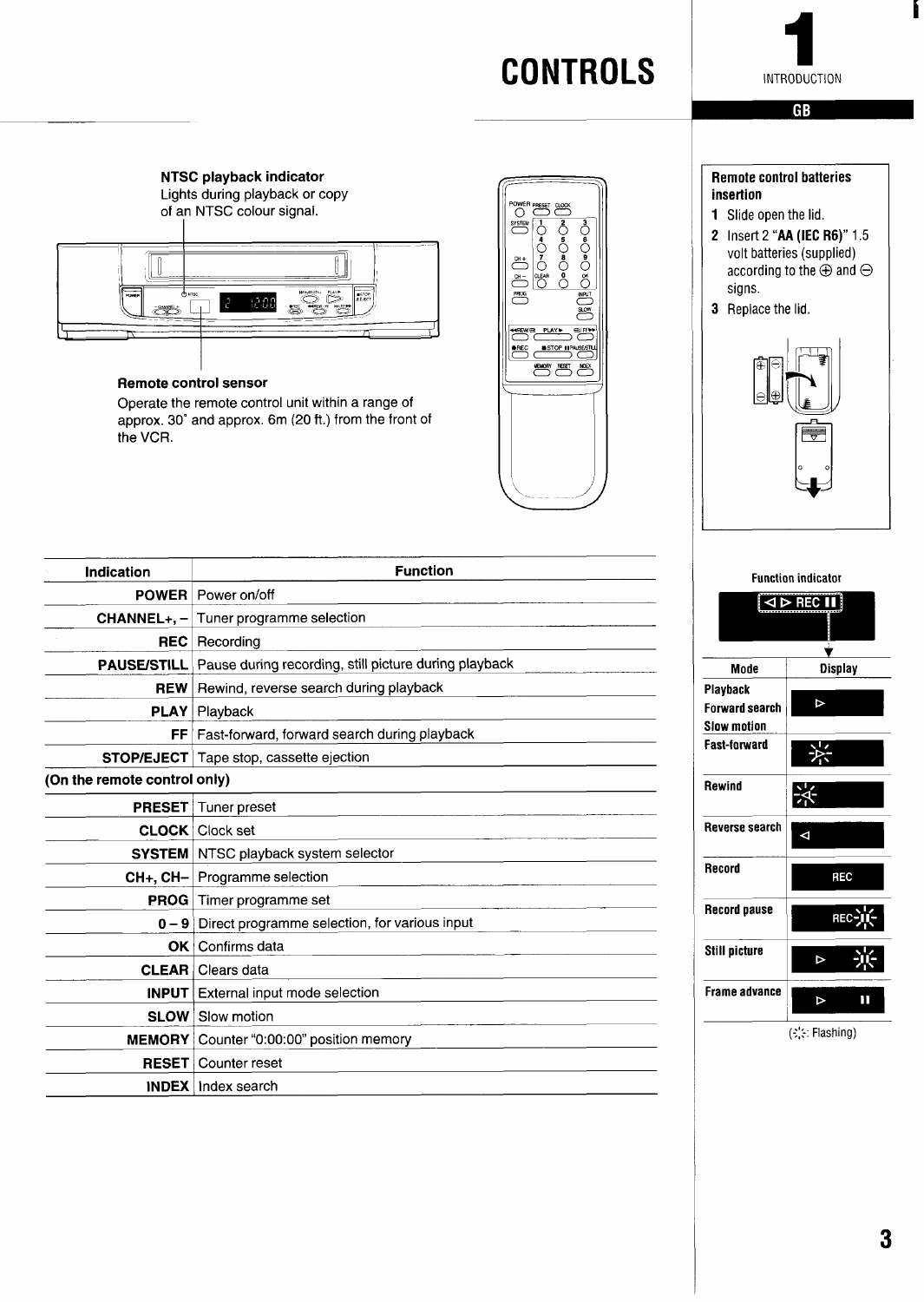<span id="page-5-0"></span>

### **CONNECTIONS**

#### **Accessories**

Is everything in the box?



Power cord



Aerial output cable



Remote control unit



2 "AA (IEC R6)" size,<br>1.5-volt batteries

#### **Aerial/RF connection**

Connect as indicated below.



#### **AV connection**

If your TV receiver has an AV terminal, the following AV connections are also possible.

• The advantage of this connection is a higher quality of picture and sound during playback.

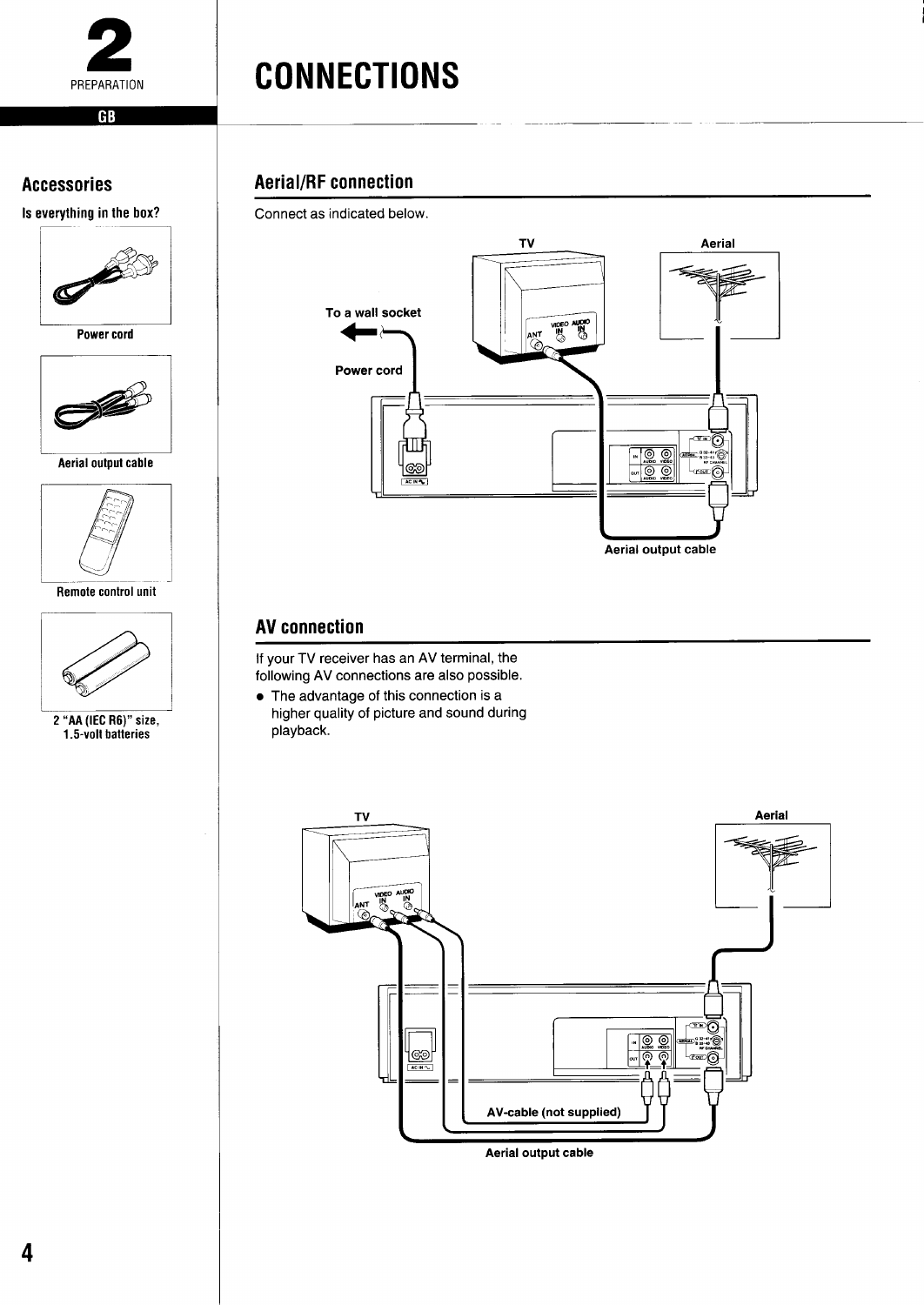### **VCR PRESETTING**



### <span id="page-6-0"></span>After all the connections are completed, please follow steps **SETUP1** to SETUP3 before using the VCR.



#### **SETUP1**

#### Adjusting the TV receiver to the video channel

**If the VCR has** been connected **to the TV using the "AV connection", simply set the TV to the AV mode. You can skip this step.**

- 1 Press the POWER button.
- **2** Turn on your TV and set it to the "VCR", "AV" or to the position designated for videorecorder use (usually a position where no TV programme is received). For more details, please refer to your TV receiver instruction manual.
- **3** Adjust the tuning on the TV to UHF channel 36  $(37 - 38)$  so that the test pattern (2 vertical bars) is clear (TV screen)



This is **your video channel.**

**Whenever you play back a tape or watch a TV programme tuned on the VCR tuner, set the TV to your video channel.**

| Area        | <b>RF</b> converter output<br>(Video channel) |           |  |
|-------------|-----------------------------------------------|-----------|--|
|             | <b>Factory setting</b>                        | Range     |  |
| New Zealand | 36                                            | $32 - 41$ |  |
| Australia   | $37 - 38$                                     | $33 - 43$ |  |

#### Note:

If the clock setting and/or the tuning control adjustments are completed before setting the video channel, the test pattern will not appear on the TV screen.

**If the test pattern does not appear, set the video channel using a prerecorded VHS** video cassette.

- 1 Play back the tape.
- 2 Tune the TV receiver to obtain clear pictures and sound while monitoring playback on the TV screen.

### SETUP2

#### Clock setting

**Example:** To set December 9, 1997, 16:15.

- 1 Press the CLOCK button.
- **2** Set the date using the numeric buttons. Enter 09 12 97.



**If you entered a wrong number,** press the CLEAR button to delete it, then enter the correct number.

**3** Set the time using the numeric buttons. **Enter 16 15.** 



**4** Press the OK button. Seconds will start counting from "00" as the **OK** button is pressed.

#### **Summer/Standard time setting**

- **1** Press the CLOCK button.
- 2 Each press of the (CH+ or CH-) button, will advance or retard the clock by 1 hour.
- 3 When finished, press the OK button.

#### **Changing the time/date**

- 1 Press the **CLOCK** button.
- 2 Continue pressing the CLEAR button to clear the digits to correct, then enter the new settings for the date, then for the time, using the numeric buttons.
- **3** When finished, press the **OK** button



#### in your area, UHF channel 36  $(37 - 38)$  is used by a roadcaster, follow the steps below.

- 1 Tune the TV receiver to an available UHF channel between channel 32 and 41 (33 and 43) (a **UHF**channel not used by a TV station).
- 2 Using a small screwdriverslowly turn the video channel adjustment screw "RF CHANNEL"on the back of the VCR, to the right for a higher channel than  $36(37 - 38)$  and to the left for a lower channel than  $36 (37 - 38)$ .
- 3 Adjust the tuning on the TV, if necessary, so that the test pattern is clear.



**5**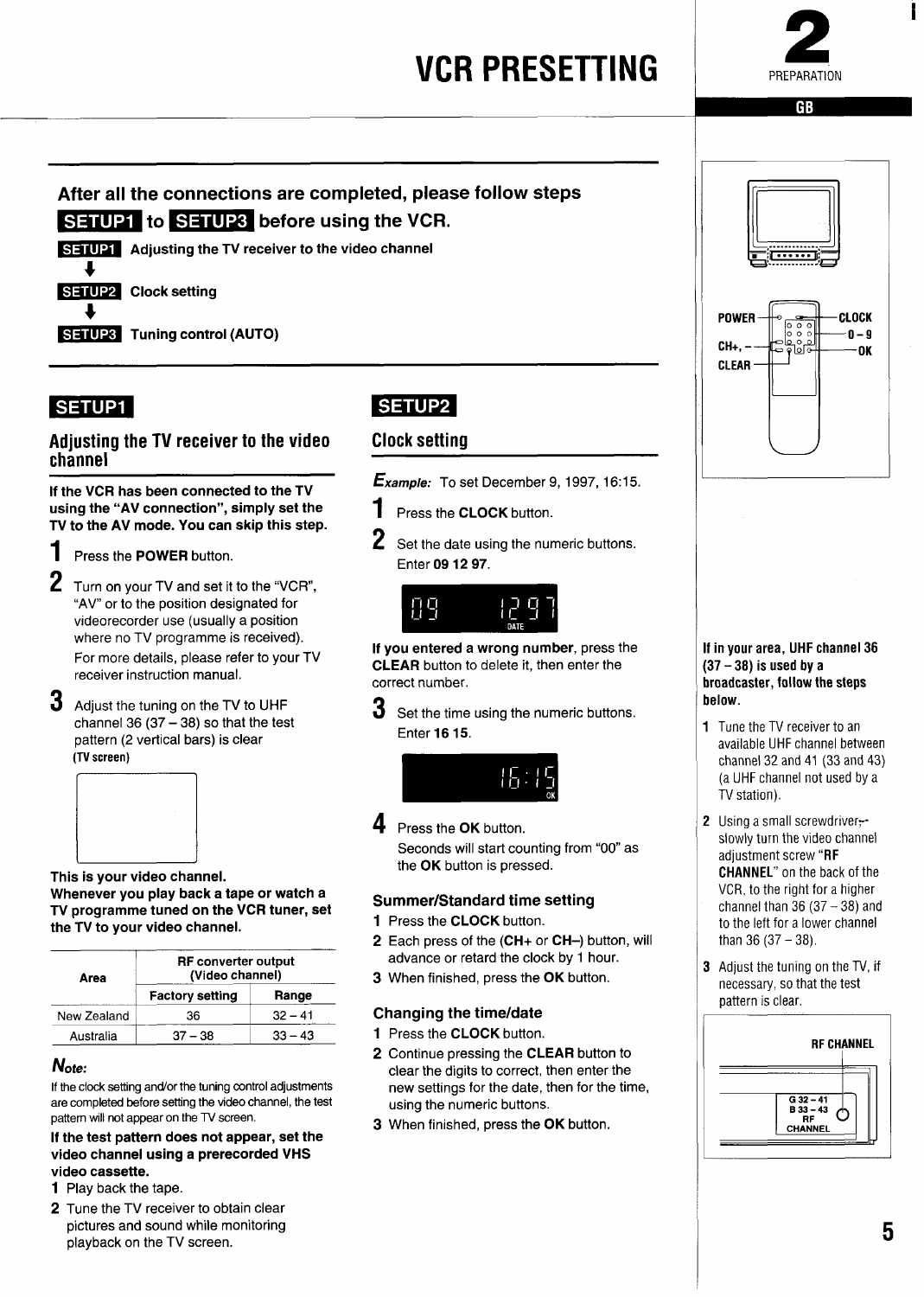<span id="page-7-0"></span>

### VCR PRESETTING

#### GR



#### Power interruption

If the power to the VCR has failed or has been disconnected for more than 1 hour, the VCR display shows " $- -$ ".

However, the tuner preset memory will not be erased. So there is no need to retune the VCR stations.

The date, time and recording information regarding future recordings should be reset.

First refer to "SHIUP2 Clock setting" on page 5, to set the clock (date and time), then, the timer recording programmes should be set again as desired.

#### **SETUP3**

#### Tuning control (AUTO)

This VCR has a built-in tuner capable of tuning up to 44 TV stations.

#### **Auto tuning**

**Press both the CHANNEL (+, -) buttons on the** VCR **simultaneously for more than 2 seconds.**

The TV stations available in your area will be automatically preset in order starting from programme position number "01"

Because of this you may have to sort the TV stations into the correct order. Please refer to **"Sorting the TV stations".**

When all available TV stations have been preset, the function will stop and the TV station preset to programme position number "01" will be tuned on your TV screen.

#### **Notes:**

- During the auto tuning operations, please do not press any of the buttons or controls on the VCR or remote control.
- Auto tuning is not possible if the VCR is set to AV input mode.
- The skip function will be automatically set for all position numbers where no TV station has been preset.

#### Additional tuning adjustments

#### **Sorting the** TV **stations**

*xample:* **To change TV1 from programme** position "4" to programme position "1".....

| <b>TV station</b>         | Skv | <b>TV2 TV3 TV1</b> |   |  |
|---------------------------|-----|--------------------|---|--|
| <b>Programme position</b> |     |                    | v |  |

- 1 Press the PRESET button.
- **2** Using the (CH+ or CH–) button select the desired TV station (e.g. **TV1).**



**3** Using the numeric buttons (O **9), enter** the target programme position number (e.g. "01").



**4** Press the OK button.

Repeat steps 2 to 4 to change another TV station programme position number.

#### settings entered by the Auto tuning function, or to manually preset the TV stations to particular programme position numbers. 1 Press the PRESET button.

**Manual tuning**

**Fine tuning**

3 Press the OK button.

**Skip function**

number to skip. 3 Press the CLEAR button. ● The "S" indicator will light. To cancel the skip **function,** press the CLEAR button again to erase the "S" indicator.

4 Press the OK button.

position number to skip.

If the tuning is not optimum, it can be improved by manual fine tuning. 1 Press the PRESET button.

2 Press the FF or REW button to obtain the best possible picture and sound.

4 When finished, press the PRESET button.

If only programme position numbers 1 to 30 have been preset, set the skip function for programme position numbers 31 to 44, so that only the preset TV stations will appear when

2 Using the numeric buttons or the (CH+ or CH-) button, select the programme position

Repeat steps 2 to 4 for every programme

5 When finished, press the PRESET button.

This tuning mode can be used to modify the

pressing the (CH+ or CH-) button. 1 Press the PRESET button.

2 Using the (CH+ or CH-) button, select the desired programme position number.

**i**

3 Press the PLAY button.

If the search stops on a broadcast other than the one desired, press the PLAY button again until the broadcast from the desired TV station appears on the TV screen.

**4** Press the OK button when the desired TV station appears on the TV screen.

Repeat steps 2 to 4 to preset another TV station to another programme position number.

5 When finished, press the **PRESET** button.

#### 5 When finished, press the PRESET button.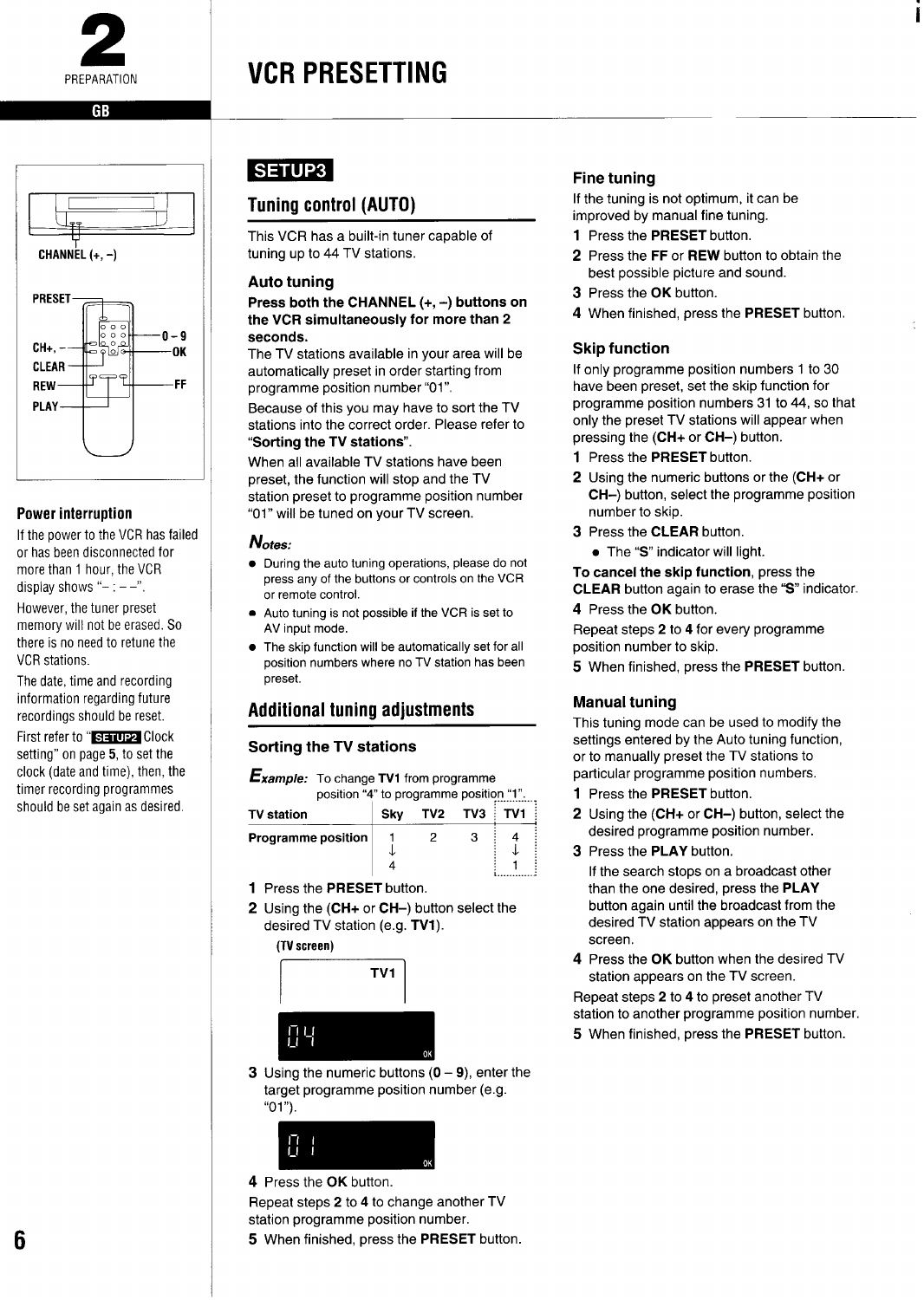### **PLAYBACK**



i

**GB** 

- <span id="page-8-0"></span>1 Turn on the TV, then set it to the preset video channel or AV mode.
- **2** Insert a recorded video cassette. Gently push the centre of the cassette until it is loaded automatically.



**3** Press the PLAY button.

**4** To stop the playback, press the STOP button.

- $\bullet\,$  To rewind the tape, press the  ${\tt REW}$  button
- the **FF** button To advance (fast-forward) the tape, press
- To eject the video cassette, press the  $\mathsf E\mathsf J\mathsf E\mathsf C\mathsf T$  button on the VCF

#### Variable playback modes

#### **Forward search**

- **1** Press the FF button during playback or fast-forward operation.
- 2 Press the **PLAY button to resume normal playback, or the FF button to resume fast-forward operation.**

#### **Reverse search**

- **1** Press the REW button during playback or rewind operation.
- 2 Press the PLAY button to resume normal playback, or the REW button to resume rewind operation.

#### Still picture

- 1 Press the PAUSE/STILL button during normal playback.
- 2 Press the PLAY button to resume normal playback.

#### Frame advance

- 1 Press the PAUSE/STILL button during still playback to advance the picture frame by frame.
- 2 Press the PLAY button to resume normal playback.

#### Slow motion

- 1 Press the **SLOW** button during normal playback or during still picture.
- The tape speed can be set at 1/5 or 1/30 of normal speed by pressing the **SLOW button.**
- **2** Press the **PLAY button to resume normal playback.**

#### **Tracking adjustment**

This VCR starts the automatic tracking function when you inserf the tape. During playback this function will adjust the tracking to the best possible image. If noise appears in the playback picture, press the **(CH+ or CH–)** button, to reduce the noise interference in the image.





#### **Note:**

Depending on the cassette tape, you may find that some noise interference cannot be completely corrected using the tracking controls.

#### **Correcting noise interference during variable playback modes**

#### **If noise interference (bars) appears during still picture, frame advance or slow motion modes**

**From still picture or frame advance go into slow motion mode, then use the (CH+ or CH–) button, to correct. You can then resume still picture or frame advance mode.**

#### **If the still picture moves up and down**

Use the **(CH+** or CH-) button, to correct. When noise interference is corrected using

the **(CH+** or **CH–)** button, the settings will be effective until the cassette tape is unloaded. Once the cassette tape is unloaded, the VCR is reset and the next time the VCR is used you may need to do the corrections again.



#### **Notes:**

- During variable playback modes the picture may contain some noise or vibration that cannot be corrected. This is not a malfunction.
- If still picture or slow motion playback is continued for about five minutes, the VCR will automatically change to stop mode in order to prevent the tape from being damaged.



#### Auto power on

The power is automatically switched on as a cassette is inserted while the VCR is in the stand-by mode.

#### Auto play

The VCR will play back a tape automatically when a video cassette is inserted whose erasure-prevention tab has been removed.

#### Auto eject

When a video cassette without an erasure-prevention tab is played to the end of the tape, the tape will be automatically rewound and then the cassette will be ejected.

#### **Poweroff eject**

The video cassette will be ejected when the **EJECT** button is pressed, even when the VCR is in stand-by mode.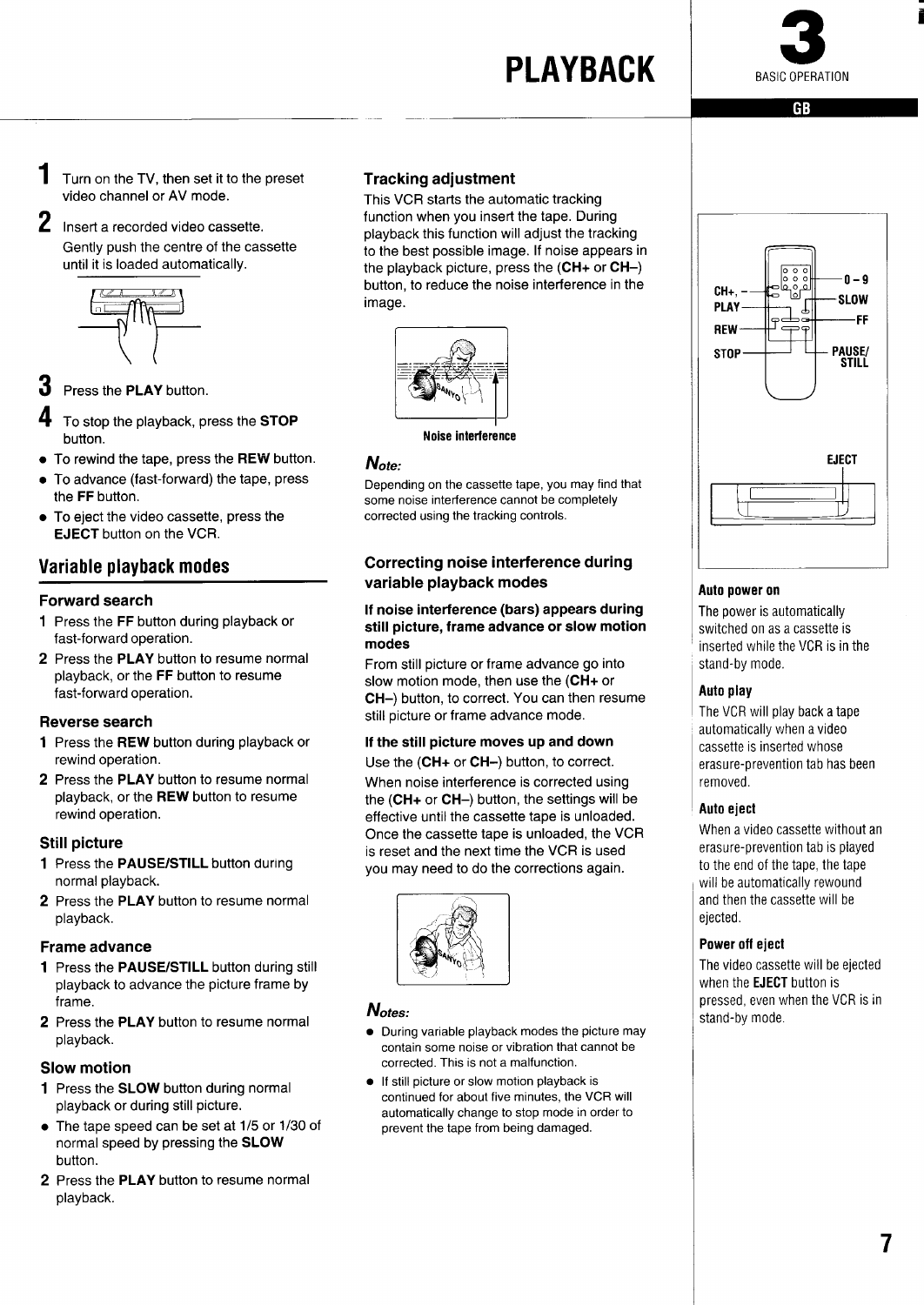<span id="page-9-0"></span>

### PLAYBACK



#### Counter memory

The counter memory is used to find a point on the tape. At the desired point, press the **RESET** button to reset the counter to "0:00:00.

Then, press the MEMORY button to display  $\sqrt[m]{\mathbf{M}}$  to the left of the counter reading.



After recording or playback, that point can be easily found by pressing **the REW button (or the FF button if the counter reading is negative), the tape will be rewound (or fast-forwarded) and stop at the memorized position.**

#### **Notes:**

**Mill** 

.<br>Pr

- Whenever you load a cassette tape, the counter is reset to "0:00:00.
- **•** If you play back a blank tape or a blank portion of tape, the counter will not operate.

#### Index search

This VCR will go automatically to the beginning of the next (or present) recording and start playback.

An index signal is automatically placed at the beginning of each recording made on this VCR. This index can be used to search for the next (or present) recording.

1 Press the **INDEX button while in the stop or playback mode.**

**To cancel the index search** mode, press the INDEX button again.

**2** Press the FF or REW button. The search function will start.



To stop the search function, press the STOP button.

#### **Notes:**

- Make sure that indexes are at least five minutes apart from each other.
- Index signals are not recorded after a recording pause.

#### Endless play

This function will play back a tape to the end, rewind it then replay it again, and again until you stop it.

- 1 In the stop or playback mode, first press the PLAY button then while holding it down press the REW button.
- 2 To cancel the endless play, press the STOP button.

If the counter memory function is used in combination with endless play, the VCR will play back the tape to the counter reading "M 0:00:00" then start again from the beginning.



#### **Notes:**

- During endless play, please do not press FF, REW or PAUSE/STILL button because the endless play will be cancelled.
- This function can only be activated using the controls on the VCR itself. It cannot be activated from the remote control,

#### Playback of an NTSC tape

The playback, on this VCR, of an **NTSC** tape can be viewed on a PAL (B/G) or NTSC4.43 system TV.



Select the TV system on the VCR to match the system of the TV used, as indicated below.

- 1 Press the SYSTEM button.
- 2 Press the (CH+) button.

| TV system       | <b>VCR display</b> |
|-----------------|--------------------|
| PAL B/G         | pgi                |
| <b>NTSC4.43</b> | NT 443             |

3 Press the SYSTEM button.

#### **Notes:**

- When using an NTSC4.43 system TV, please use the AUDIO/VIDEO OUT terminals. (Refer to "AV connection" on page 4.)
- An NTSC tape cannot be copied normally.
- Picture quality of NTSC tapes cannot be guaranteed with this VCR.

#### **When you playback an NTSC recorded tape on a PAL** TV,

- the image may shrink vetitcally and a black band may appear at the top and bottom of the screen.
- the image may be unstable, rolling vertically. In that case, use the TV vertical hold button to stabilize the image.
- When using a multi-system TV in automatic mode, the image may be black and white and/or no sound may be heard.

In that case, select on your TV the PAL or NTSC4.43 system.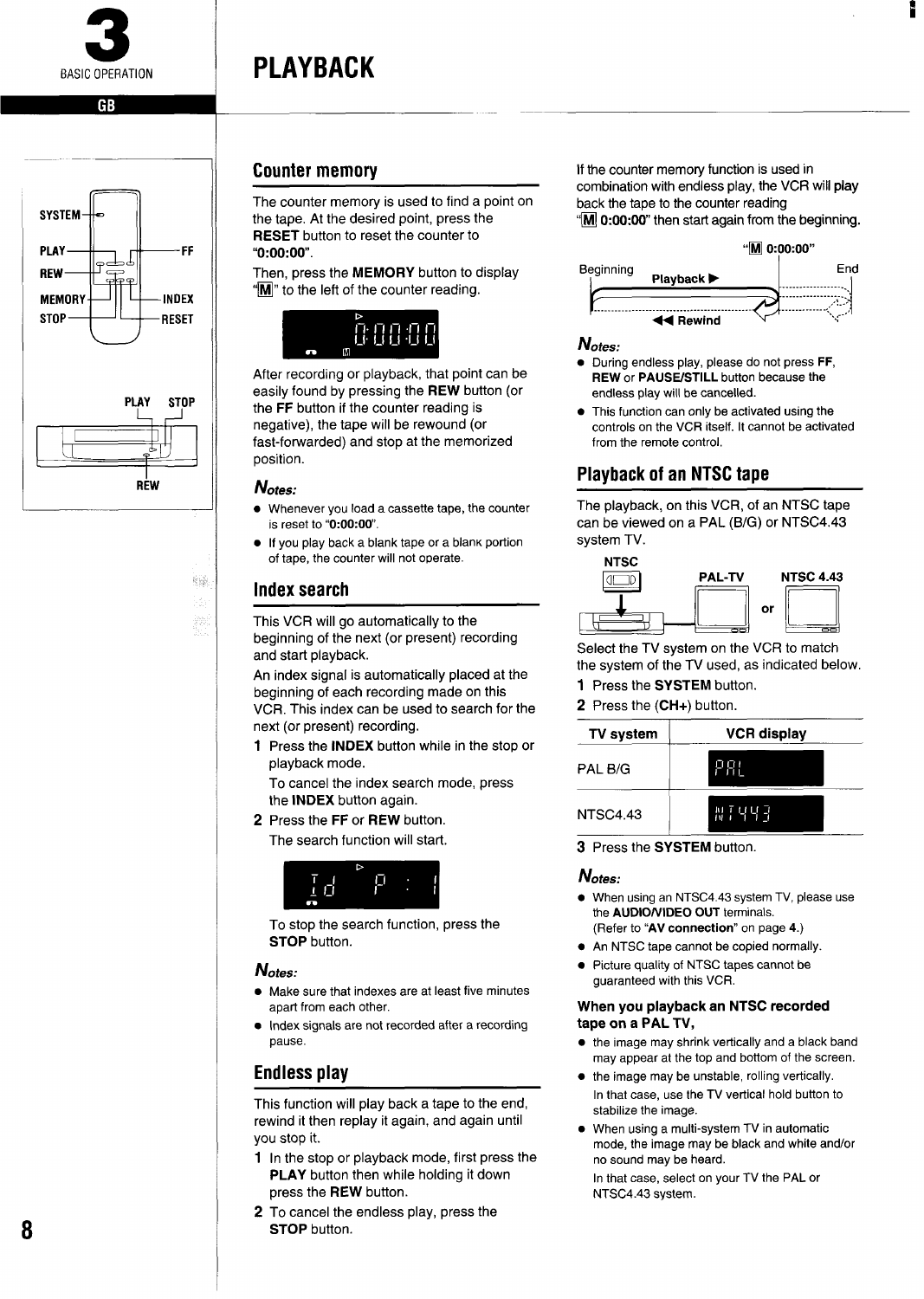## **RECORDING TV PROGRAMMES**



GB

i

- <span id="page-10-0"></span>1 Turn on the TV then set it to the preset video channel or AV mode.
- 2 Insert a video cassette with erasure-prevention tab.
- 3 Press the numeric buttons, or the (CH+ or CH-) button, to select the TV station to be recorded.
- 4 Press the REC button. The "REC" indicator will light, and recording starts,
- 5 To stop the recording, press the STOP button.

#### If you wish to avoid recording unwanted material

1 During recording, press the PAUSE/STILL button.

The TV picture and sound will not be recorded.

2 Press the PAUSE/STILL button or REC button.

The recording will resume.

#### **Note:**

If the record pause mode continues for about five minutes, the VCR **will automatically go into the stop mode in order to prevent damage to the tape.**

#### **Recording one programme while watching another**

- **1** Start recording the desired TV station programme selected on the VCR.
- 2 Select on the TV receiver the TV station you want to watch.

If the VCR has been connected to the TV using the "AV **connection",** set the TV to the TV mode.

#### Quick Start Recording timer

#### **Timer recording is simple.**

You can start a recording and then programme when the VCR is automatically recording and turn its power off.

- 1 Press the **REC button twice.**
- 2 Within 10 seconds, set the recording end time by using REC and (CH+ or CH-) buttons.

REC: units of 30 minutes

(CH+, CH-) : units of 1 minute



The timer indicator  $(\square)$  will light after the recording end time is set.

To stop the recording at any time, press the **STOP** button.

#### **Checking/Changing**

When the **REC button is pressed during Quick Start Recording, the recording end time will blink for 10 seconds.**

**The recording** end time can be changed by pressing **REC and (CH+ or CH-) buttons during this 10-second period.**





**Erasure-prevention tab** 



To **prevent accidental erasure, remove the tab after recording.**



To **record again, cover the hole with vinyl tape.**

#### **Mis-erasure prevention eject**

The cassette will automatically be eiected if recording is attempted n a video cassette without an erasure-prevention tab.

#### **Auto rewind**

he VCR automatically rewinds the tape when it reaches the end. This function does not operate with timer recording or Quick Start Recording timer.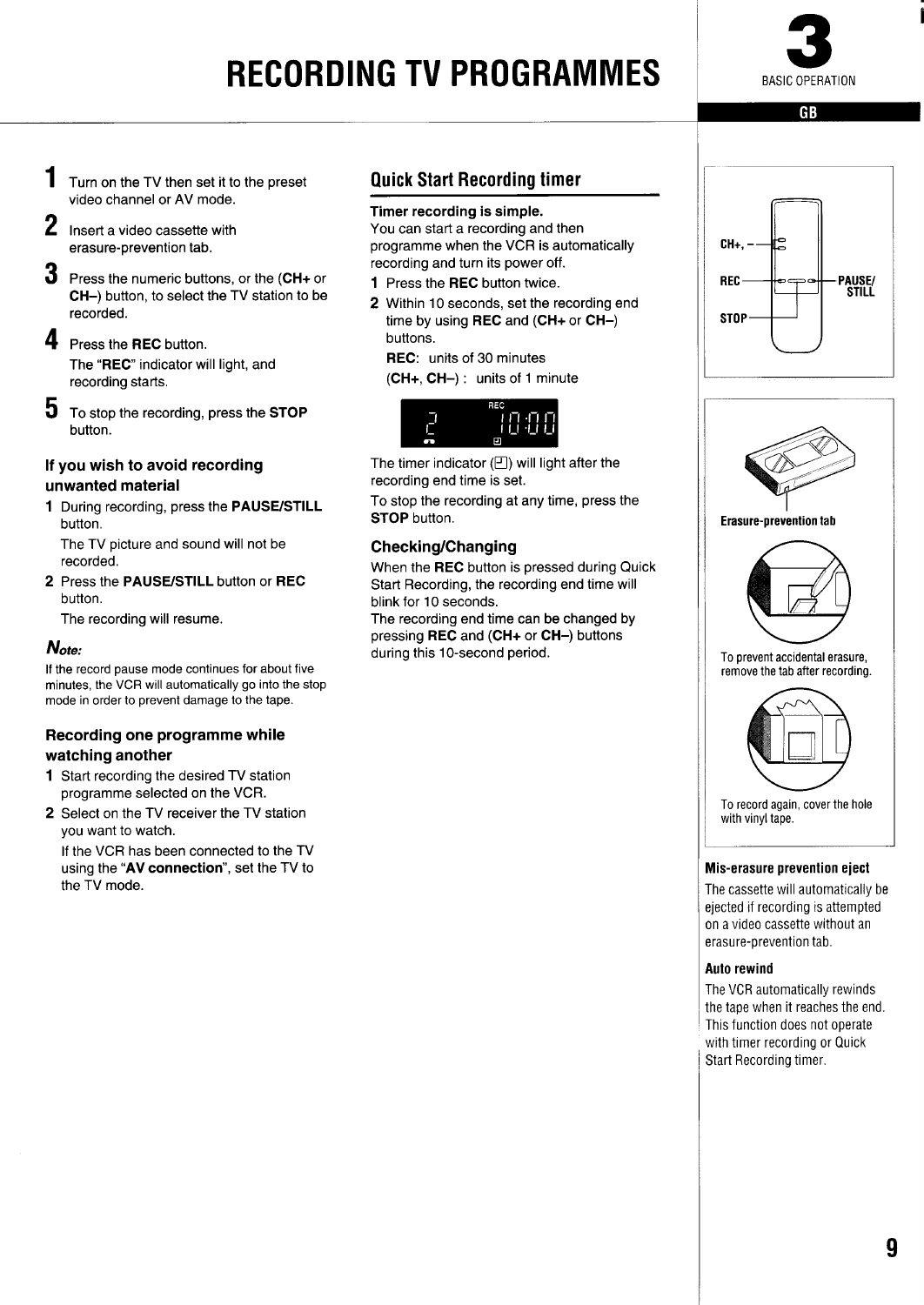<span id="page-11-0"></span>

## **TIMER RECORDING PROGRAMMING**



#### Programme priority

● If several timer recordings have overlapping recording time, the recording with the earliest start time will be recorded first, until the end.

**19:00 20;00 21:00 22;00 2300 Programme** I <sup>I</sup> ● <sup>1</sup>

**These portions will not be recorded** 

You can set up to 6 programmes to be recorded upon a period of up to 1 year.

- **Example:** Programme position: 2 Date: December 25 On time (start): 21:30 Off time (end) 23:15
- 1 Press the PROG button.
- 2 Using the numeric buttons, set the programme position number (e.g. "02") Enter 02.



3 Set the date (e.g. December 25) Enter 2512.



4 Set the recording on time (e.g. 21:30) Enter 2130.



5 Set the recording off time (e.g. 23:15) Enter 2315.



6 When all the settings are as desired, press the **OK** button.

You can programme another recording by repeating steps 2 to 6.

- **7** Insert a video cassette with erasure-prevention tab. Make sure the tape is longer than the total recording time.
- **8** Press **the POWER button.** The timer indicator  $(\square)$  will light on the VCR display and the VCR goes into timer recording stand-by mode

#### Notes:

- The  $(\Box)$  indicator will flash if no video cassette is loaded when going into timer stand-by mode.
- The  $(\square)$  indicator will flash and the video cassette is ejected if a video cassette with no erasure-prevention tab is loaded.

#### To **record from an external source**

#### **At step** 2,

Press the INPUT button. "L1" is displayed instead of the programme position number.

#### **Additional settings**

#### **After step 2,**

#### **Everyday/Weekly recording**

**Press the (CH+) button repeatedly to select:**

- **"Ed": for everyday recording**
- **"WK: for weekly recording (the same programme every week)**

**No display: for one time recording**

#### Confirmation

1 Press the **PROG button repeatedly.** " $PR - - - - -$ " will be displayed first if **less than 6 recordings have been programmed.**

The settings (programme position and date) for the programmed recordings are displayed in sequence.

**2** When the settings you want to confirm are displayed, press the (CH–) button. The date will change to the on time then to the off time.

#### **Cancelling**

- 1 When the settings you want to cancel are displayed, press the PROG button.
- **2** Press the **CLEAR button. The** VCR will automatically return to the clock (counter) display.

To correct a programmed timer recording, first cancel it, then reprogramme it as desired.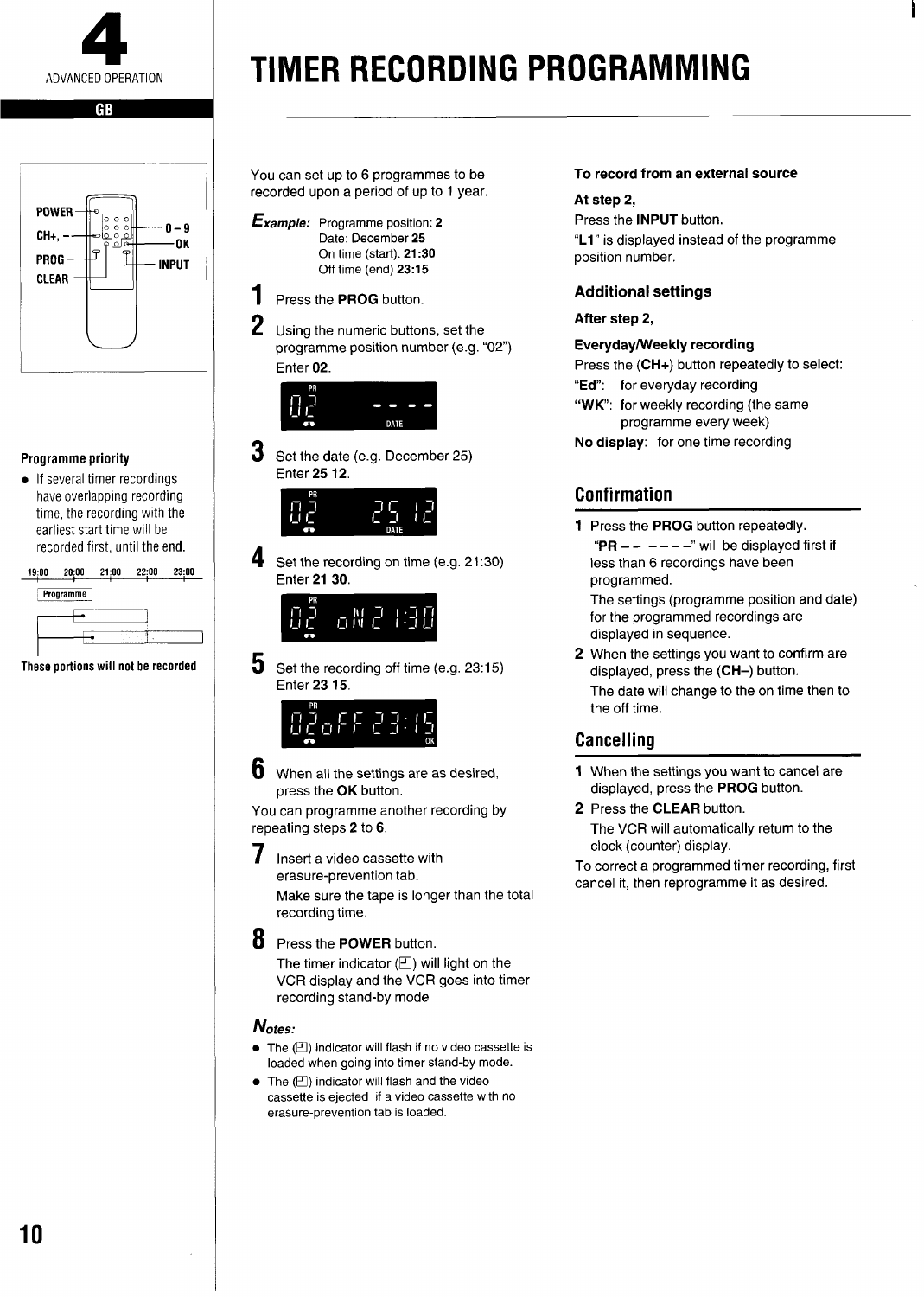### **TAPE COPY**



 $G$  $B$ 

<span id="page-12-0"></span>Copying (dubbing) a tape can be done using two video recorders, a playback VCR **and a recording VCR.**



#### **for RECORDING VCR**

1

**Insert a video cassette with erasure-prevention tab.**

2 **Press the INPUT button. "L1" is displayed instead of the programme position number.**



3 Set to the record pause mode. The record pause mode is set by pressing **the REC** button then the **PAUSE/STILL button.**

**for PLAYBACK VCR (Camcorder)**

**4 insert** the recorded video cassette.

**5 Start playback bypressing the PLAY button.**

#### **for RECORDING VCR**

- 6 When the desired starting position is reached, start recording by pressing the **PAUS13STILL button or the REC button**
- 7 **When finished, press the STOP button on the RECORDING VCR** then on the PLAYBACK VCR.



#### CAUTION:

The unauthorized recording of television programmes, video tapes, films and other such material may infringe upon copyright or the rights of third parties.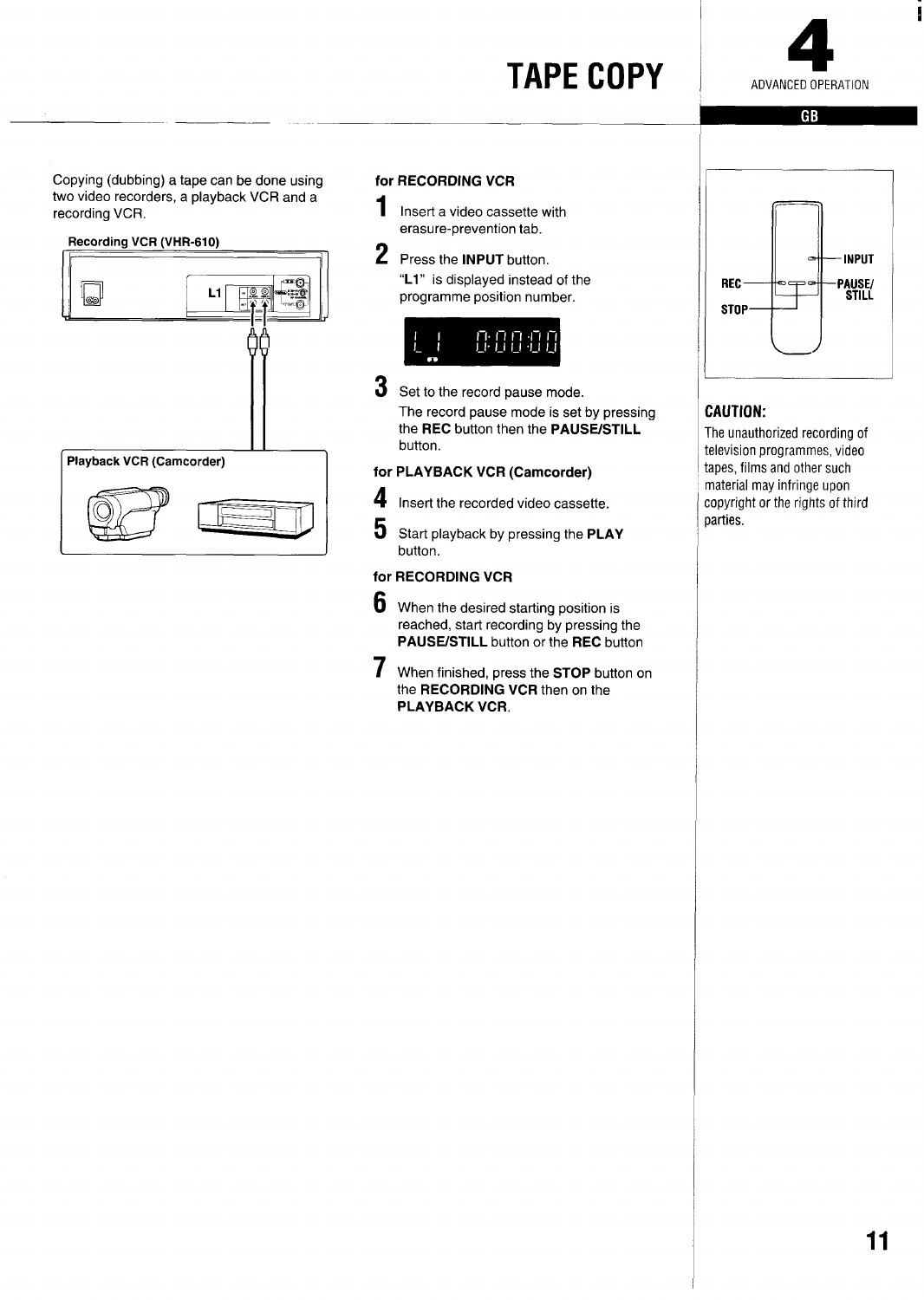<span id="page-13-0"></span> $\overline{\mathsf{GB}}$ 

### **TROUBLESHOOT NG**

| Symptom<br>and a strong                            | <b>Check points</b>                                                                                                  |
|----------------------------------------------------|----------------------------------------------------------------------------------------------------------------------|
| <b>POWER TROUBLE</b>                               |                                                                                                                      |
| No power                                           | The power cord is disconnected.<br>٠                                                                                 |
| The remote control unit<br>doesn't operate         | The batteries are low.<br>$\bullet$                                                                                  |
| <b>RECEIVER TROUBLE</b>                            |                                                                                                                      |
| No TV programmes                                   | Are the connections between your VCR and TV correct?<br>$\bullet$                                                    |
| received                                           | Was tuning correctly preset?                                                                                         |
| Off the air reception on the<br><b>VCR</b> is poor | The video channel setting of the TV receiver does not<br>٠<br>correspond to the video channel presetting of the VCR. |
| <b>PLAYBACK TROUBLE</b>                            |                                                                                                                      |
| Playback picture does not<br>appear                | The video channel setting of the TV receiver does not<br>٠<br>correspond to the video channel presetting of the VCR. |
| Interference in playback                           | Adjust the tracking control.<br>٠                                                                                    |
| picture                                            | Dust or dirt on video heads. Take the VCR to an<br>٠<br>Authorized Service Centre or dealer.                         |
| NTSC playback picture is<br>black and white        | Is the NTSC playback system correctly selected?                                                                      |
| <b>RECORDING TROUBLE</b>                           |                                                                                                                      |
| No recording                                       | The erasure-prevention tab on the cassette has been<br>٠<br>removed.                                                 |
| Timer recording is not<br>possible                 | The starting day and time have not been set correctly.<br>٠                                                          |
|                                                    | The clock time is not set correctly.                                                                                 |
|                                                    | There has been a power interruption of more than 1 hour.                                                             |

iii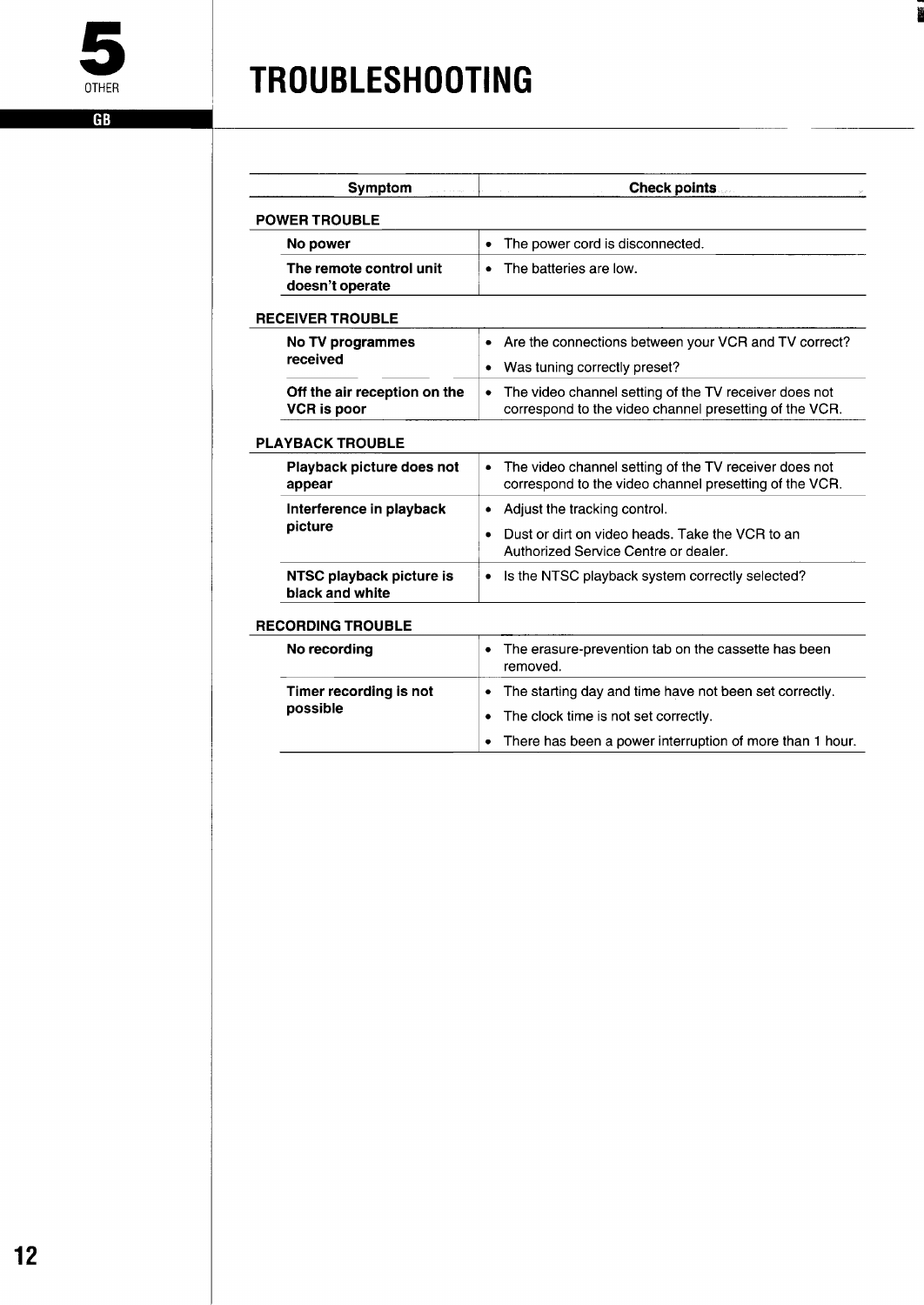### **SPECIFICATIONS**



i

**GB** 

#### <span id="page-14-0"></span>**General**

Video format: Television system: Video heads: Tape speed:

RF converter: Converter output: Timer indication: Power failure backup: Timer recording:

**VHS PAUNTSC4.43** CCIR: 625 lines, PAL colour signals 2 heads PAL: 23.39 mm/see NTSC (Playback only): 33.35 mm/sec Built-in UHF converter On channel G: 32-41, B: 33-43 24-hour indication Approx. one hour 1 year 6 programmes with every day and weekly recording function 220-240 V AC, 50Hz 360 x 97x 296 mm Approx. 3.6 kg 22 w

#### Power consumption: **Electrical characteristics**

Weight:

Power requirement: Dimensions (W x H x D):

| 0.5 - 2.0Vp-p, $75 \pm 5$ ohms      |
|-------------------------------------|
| $1.0 \pm 0.2$ Vp-p, 75 $\pm$ 5 ohms |
| -8.0 dBs, more than 50 kohms        |
| -8.0 dBs, less than 10 kohms        |
| More than 43 dB                     |
| More than 240 lines                 |
|                                     |

 $\bar{z}$ 

#### **Appearance and specifications are subject to change without notice.**

#### **Repairs**

This VCR is a precision instrument and if treated with care will provide satisfactory performance. However, in the event of difficulty, the owner is advised not to attempt to make repairs or open the cabinet. Servicing should always be referred to your dealer or Authorized Service Centre.